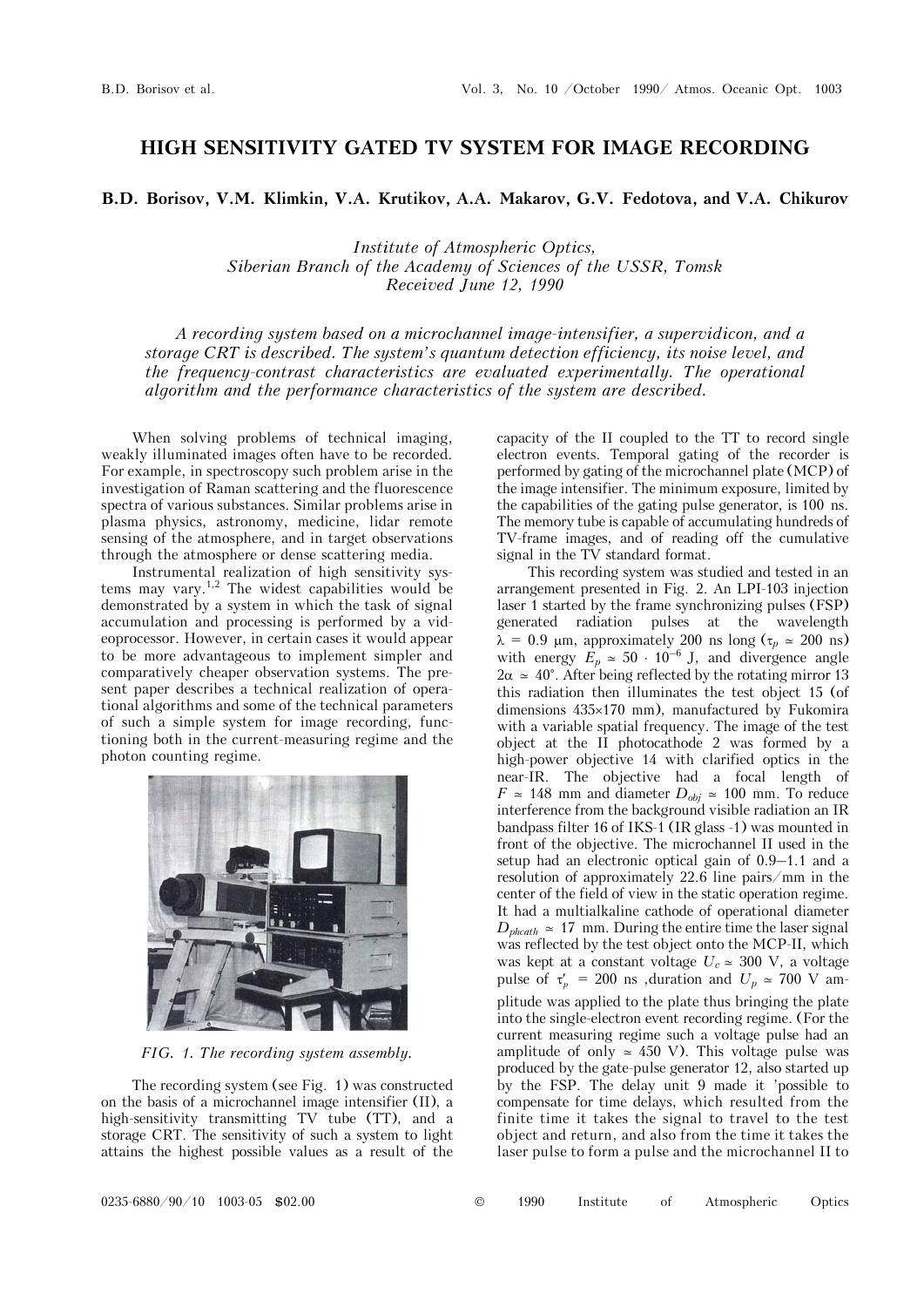enter its nominal working state. The image formed on the II screen was transferred by the coupled "Helios-44-2" objectives to the LI-702-35 supervidicon

cathode. A PTU-50 commercial TV system was used as the basic unit 4 in the construction of the supervidicon.



*FIG. 2. Experimental setup: 1 — LPI-W3 injection laser; 2 — microchannel plate II; 3 — "Helios-44-2" objectives; 4 — PTU-50; 5 — LI-702-3; 6 — UP-6 storage device; 7 — TFD1; 8 automatic printer; 9 — delay unit; 10 — frame memory; 11 — TFD-2; 12 — high-voltage pulse generator; 13 — rotating mirror; 14 — receiving objective; 15 — target; 16 — IKS-1 light filter; 17 — single-chip microcomputer; 18 — hard disk; 19 — DL-4 controller: 20 —SM-4 computer.*

The system output signal was fed to the storage tube target which was an integral part of the UP-4 commercial storage device (see Fig. 2). This device could record, store, and reproduce (read off) TV signals both in the single- and multi-frame modes (up to 500 frames), using the Temporal Frame Device (TFD) 7. To process the experimental results, the system included an Image Input and Processing Sys $tem (IIPS),<sup>3</sup>$  which could record up to four half-frames in the TV standard format  $(256\times256\times6)$  bits).

The energy incident upon the II photocathode, produced by a single laser pulse, was calculated using the following approximate expression:

$$
E_{\text{phcath}} \simeq K_{\text{w}} K_{\text{IR}} K_{\text{obj}} \frac{E_{\text{p}}}{4\pi} S_{\text{Im}} \left( \frac{D_{\text{obj}}}{2RF \text{ tga}} \right)^2, \tag{1}
$$

where  $K_{IR} \approx 0.1$  and  $K_{obj} \approx 0.9$  are the transmittances of the IR filter and the objective;  $K_w \approx 0.35$  is the reflectivity of the test-object white band;  $R = 8210$  mm is the distance between the receiving objective and the test object;  $S_{im} = 0.6$  cm<sup>2</sup> is the test-object image area at the II photocathode, whose contrast was taken to be equal to 100%.

Such an estimate yielded  $E_{phcath} \approx 0.9 \cdot 10^{-15}$  J,<br>esponding to the number of photons corresponding to  $N_{\text{phcath}} \simeq 45 \cdot 10^3$ .

Since the experimentally recorded average number of single electron events per exposure is  $N_{rec} \approx 45$ , the quantum efficiency of such an observation system  $(\lambda \approx 900 \text{ nm})$  apparently does not exceed  $\dot{Q} = N_{rec} / N_{phcath} \simeq 10^{-3}$ .



*FIG. 3. Number of line pairs resolved at contrast*   $K \approx 0.1$  *vs the photocathode energy. The numbers on the graph show the number of TV-frames accumulated at a given energy.*

The quantum efficiency of the II photocathode at its spectral sensitivity maximum  $(\lambda = 550 \text{ nm})$  increases by almost a factor of 50 (manufacturer's data), so that the quantum efficiency of the observation system is  $Q \approx 5.0 \cdot 10^{-2}$ .

The experimental estimate of the number of noise counts produced by the II noise scintillations, which were above the supervidicon sensitivity threshold ( $\simeq 2.4\,\cdot\,10^3\,\,\mathrm{phot/scint}^4$ ) did not exceed 7 counts per 10 gate pulses, i.e., it was about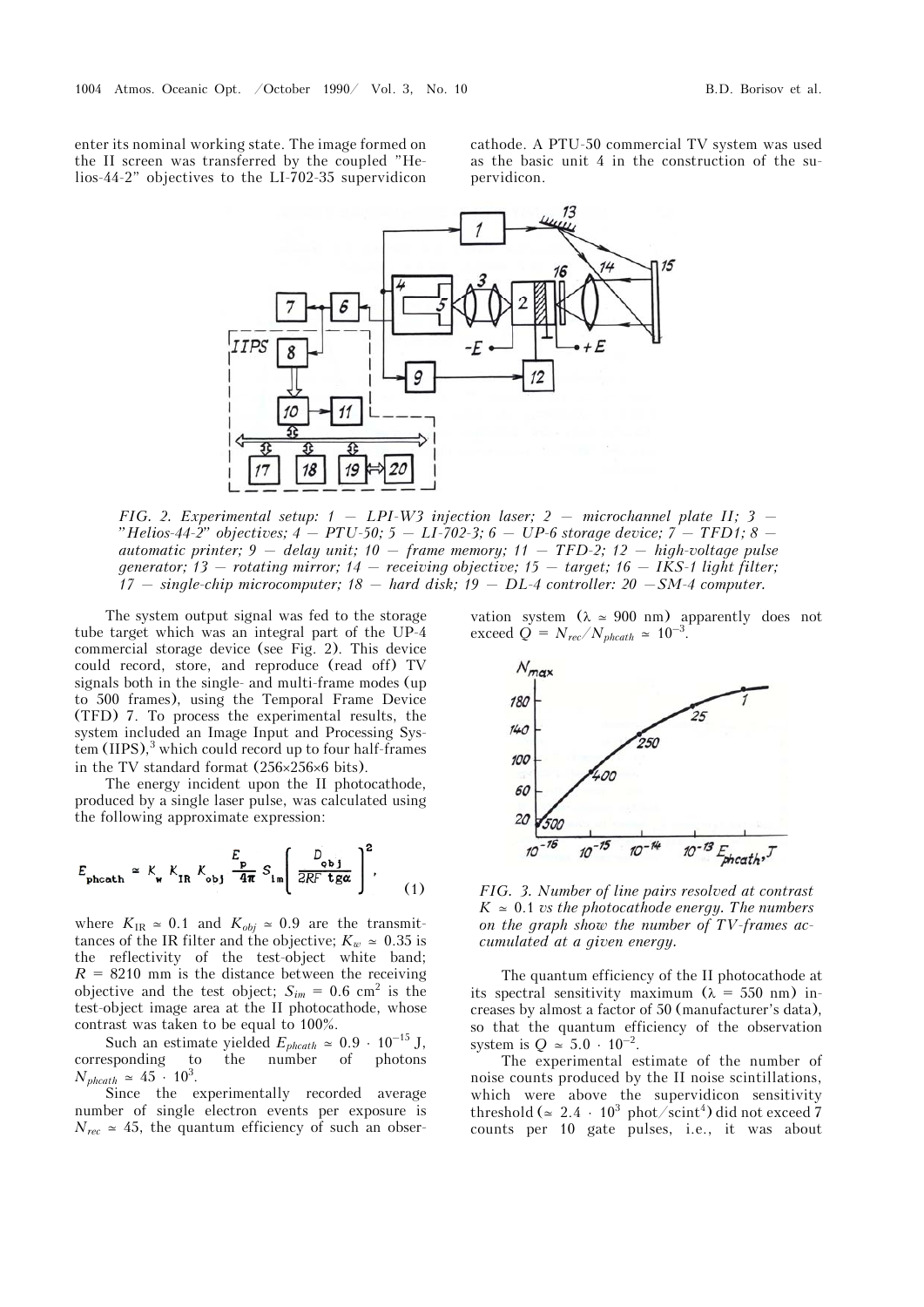$1.5 \cdot 10^8$  counts  $\cdot$  cm<sup>2</sup>  $\cdot$  s<sup>-1</sup> thus agreeing with the data from Ref. 5.

The image transmission quality of the considered observation system was estimated from the maximum number of line pairs  $N_{\text{max}}$  resolved at a given contrast. The value of  $N_{\text{max}}$  was then determined from the test-object spatial period, and the contrast was estimated from the well-known expression

$$
K = \frac{U - U_{\rm b}}{U + U_{\rm b}} ,
$$

where  $U_w$  and  $U_b$  are the videosignal amplitudes from the centers of the white and black bands, respectively, averaged over their lengths. It was noted during the experiment that, depending on the radiation energy incident upon the II photocathode, both  $N_{\text{max}}$  and the minimal number of accumulated TV-frames  $N_{\text{TV}}$ needed to obtain such a value of  $N_{\text{max}}$  (see Fig. 3) varied. In addition, it was also noted that the observation system was characterized by the threshold energy  $E_{\text{thresh}} \approx 10^{-16}$  J. Below that energy the image did not form, presumably because in this case charge leakage processes in the memory tube target dominated over the processes of potential profile formation. The experimental results shown in Fig. 4 provide an estimate of the maximum number of line pairs resolved by the system (curve 1) and also characterize the dependence of the Frame Frequency Characteristic (FFC) on the number of accumulated frames (curves 2–4).



*FIG. 4. Frequency-contrast characteristics of the recording system. Curves 2, 3, and 4 correspond to 500, 400, and 100 TV images accumulated respectively; and,*  $E_{\text{ph} \text{cath}} \approx 0.9 \cdot 10^{-15}$  J. Curve – *the current-measuring regime,*  $E_{\text{phcath}} \simeq 2.5 \cdot 10^{-12}$  J.

To illustrate the capabilities of the observation system Fig. 5 shows images of the test object observed at the TFD without (upper image) and with (lower image) accumulation of 500 TV-frames. The radiation energy at the photocathode was close to its threshold level.



*FIG. 5. Test-object image: a — no frames accumulated; b — 500 frames accumulated.*

The exposure time *T*exp in that experiment  $T_{\exp} \simeq 2N_{\text{TV}} \tau_p'$  was significantly shorter than the image "registration" time  $T_{reg} \approx 2N_{\text{TV}}T_g$ , where  $T_g$  is the gate pulse repetition period. Thus, we obtain for  $N_{\rm TV} = 500$ :  $T_{\rm exp} \approx 2 \cdot 10^{-4}$  s and  $T_{reg} \approx 2$  s, respectively. However, if lasers with high pulse repetition frequency ( $\simeq$  10 KHz) are employed to illuminate the test object (for example, metal vapor lasers), the registration time may be reduced to approximately  $5 \cdot 10^{-2}$  s. This result will, in all probability, lead to higher measurement speeds and to an improved image quality, as well as reduce the value of *Ethresh* determined by the charge leakage processes in the memory tube target. The supervidicon target might be used as such a target. It should be noted that the pulsed regime of MCP operation, when gate pulses follow at a frequency  $F_g \leq 10$  KHz, does not result in any deterioration of the single electron characteristics of the II.6 This result apparently follows from the low probability for one and the same channel in the MCP to react to each gate pulse.

Experimental testing of the system allows us to note the following peculiarities:

1. Image transmission quality depends on the energy at the II photocathode and the number of accumulated TV frames. It becomes possible, therefore, at low levels of illumination of the Investigated object or when it is necessary to gate out the background to improve significantly the quality of the recorded image by accumulating TV-frames and by matching the repetition frequency and the duration of the illuminating pulses with the respective characteristics of the gate pulse generator. On account of all these circumstances and the dynamics of the investigated image an optimal regime of system operation can be selected with regard to the number of TV-frames needed and' the quality of the image (or its recording time).

2. The sensitivity of the observation system and also the exposure time are determined by the threshold energy of the potential profile formed in the memory tube target.